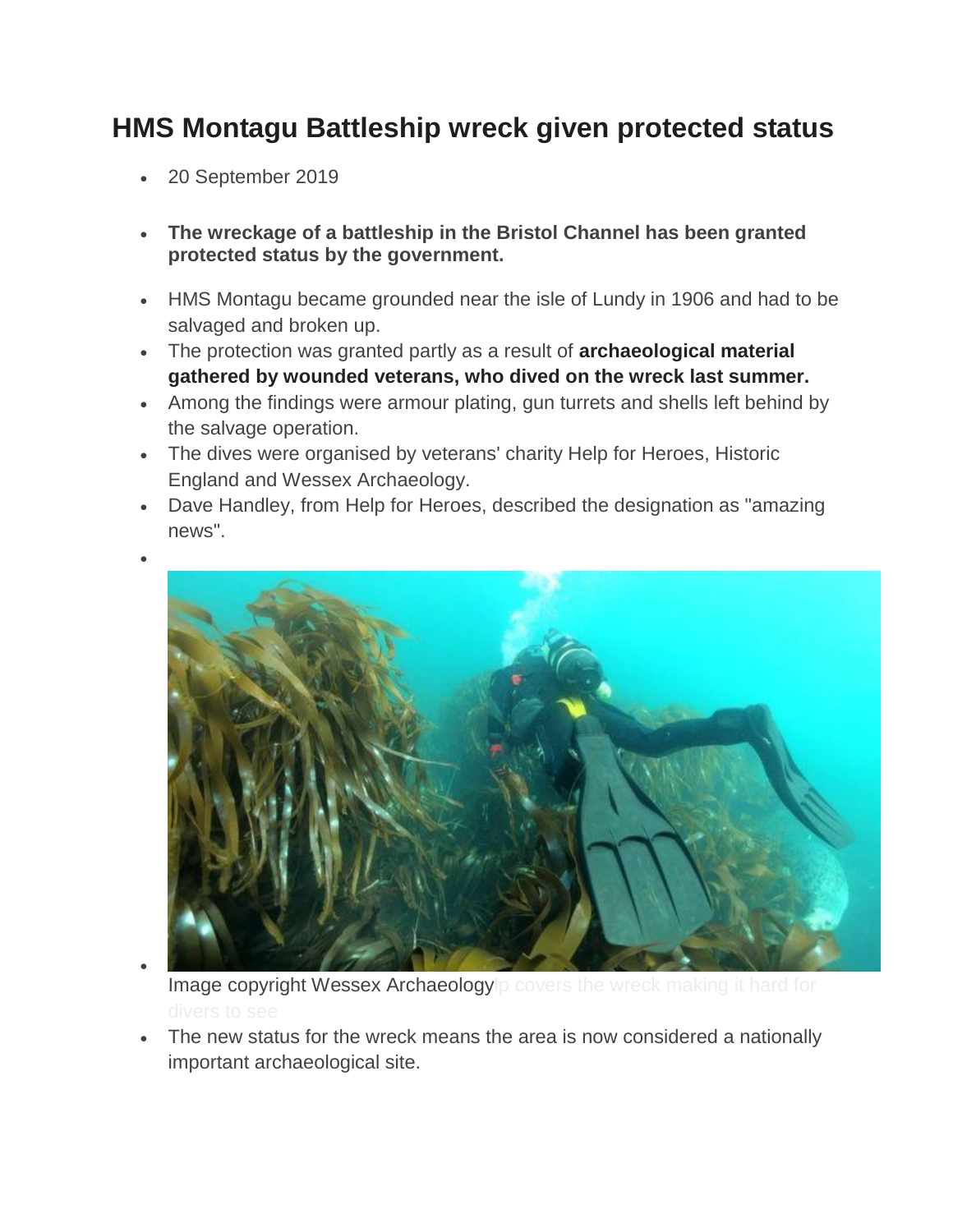- A set of steps carved into the granite cliffs as part of the salvage operation was also granted the status.
- Duncan Wilson, chief executive of Historic England, said the "distinctive" steps were "forever linked to the landscape" of the island.
- "Combined, the wreck and the steps provide a rare group of maritime monuments," he added.



- $\bullet$ Image copyright Wessex Archaeologytagu was wrecked on the rocks of
- Recreational divers will still be free to explore the ship but the remnants will be closely managed.
- Due to the salvage operation and exposure to the powerful waves around the island, little of the initial wreck is left.
- $\bullet$

## **HMS Montagu**

- The battleship was launched in 1901 in response to rapid naval expansion in the build up to World War One.
- On 30 May 1906 it became grounded in thick fog while conducting radio communication trials in secret.
- The ship could not be saved and the remains had to be salvaged where they lay.
- In 1907, as part of the salvaging operation, a series of steps were carved into the rock and a 10-tonne suspension bridge installed to ease access to the wreck.